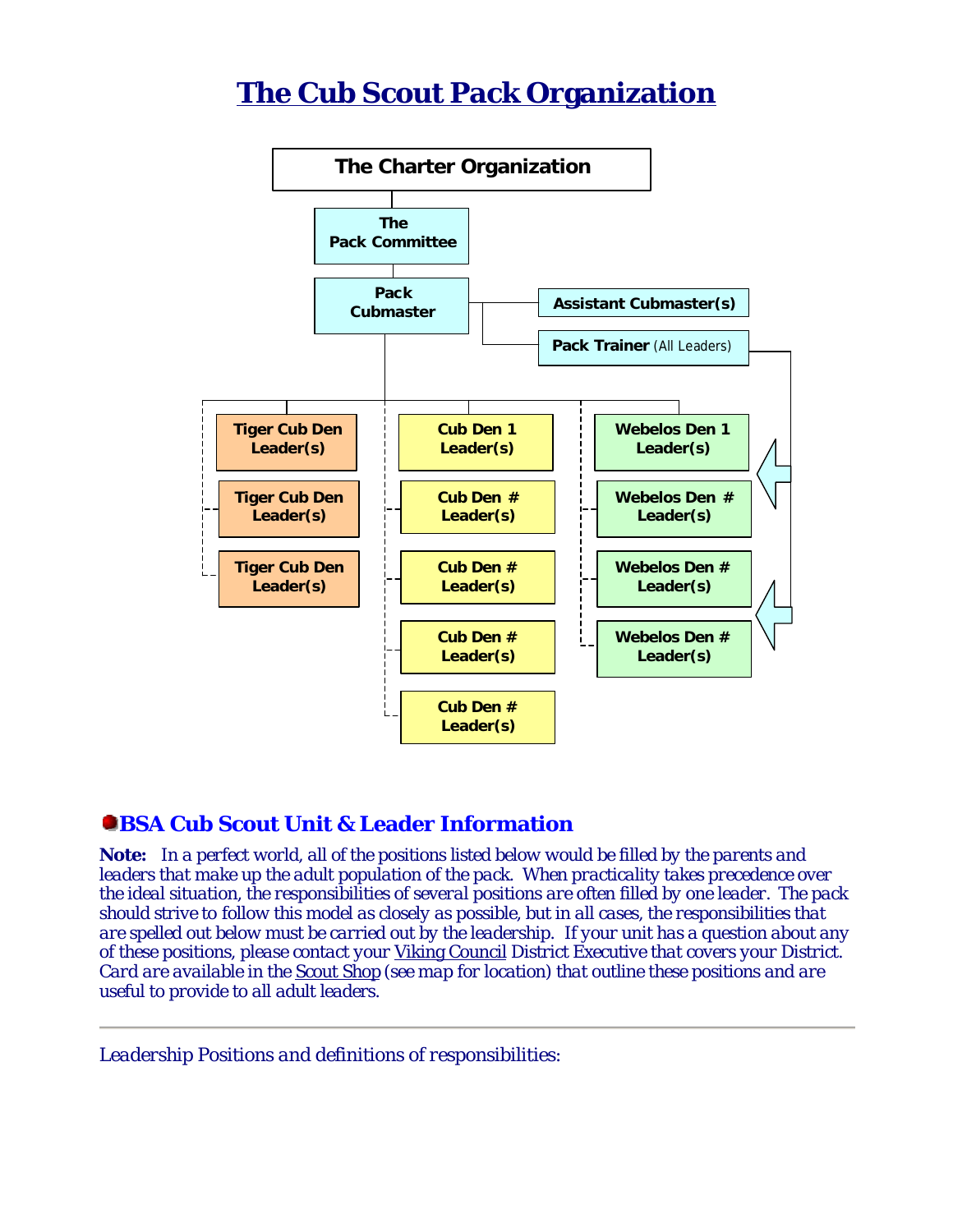# **The Pack Committee**

Every pack is under the supervision of a pack committee. This committee consists of a minimum of three qualified U.S. citizens of good character, 21 years of age or older, who are selected by the chartered organization and registered as adult leaders of the BSA. One of these is designated as pack committee chair. Obviously, with a committee of three, members must assume responsibility for more areas of service than with a committee of seven or more, where the responsibilities can be spread around. Although packs can and do operate with a minimum of three committee members, experience has shown that a larger committee generally ensures a stronger, more stable pack. A larger committee is better able to perform all the required functions of a successful pack program. It is also a way of involving more pack families in meaningful service to the pack.

#### **General Responsibilities:**

- Make recommendations to the chartered organization for final approval of pack leadership.
- Recruit the Cubmaster and one or more assistant Cubmasters, with the chartered organization's approval.
- Provide adequate and safe facilities for pack meetings.
- Coordinate the pack program with the program of the chartered organization through the chartered organization representative.
- Assist with pack charter renewal.
- Help to stimulate the interest of parents through proper programming.
- Supervise finances and equipment.
- Work closely with the Cubmaster.
- Ensure that Cub Scouts and Webelos Scouts receive a year around, quality program.
- Complete Pack Committee Fast Start Training and Cub Scout Leader Basic Training.
- Conduct, with the help of the Cubmaster, periodic training for parents.
- Cooperate with other Scouting units.

A strong pack committee will have individual members assigned to such areas as record keeping and correspondence, finances, advancement, training, public relations, and membership and re-registration. The pack committee chair decides how the responsibilities should be divided and gives committee members assignments. Details of the various pack committee functions follow.

# **Pack Committee Chair**

**Qualifications:** Be a U.S. citizen at least 21 years of age, appointed by t he chartered organization and registered as an adult leader of the BSA. A person of good character, familiar with organization procedures, with a deep concern for the pack's success. Preferably a member of the chartered organization, respected in the community, who shows the willingness and ability to be the Cubmaster's chief adviser.

**Responsibilities:** The pack committee chair's job is to:

- Maintain a close relationship with the chartered organization representative, keeping this key person informed of the needs of the pack that must be brought to the attention of the organization or the district.
- Report to the chartered organization to cultivate harmonious relations.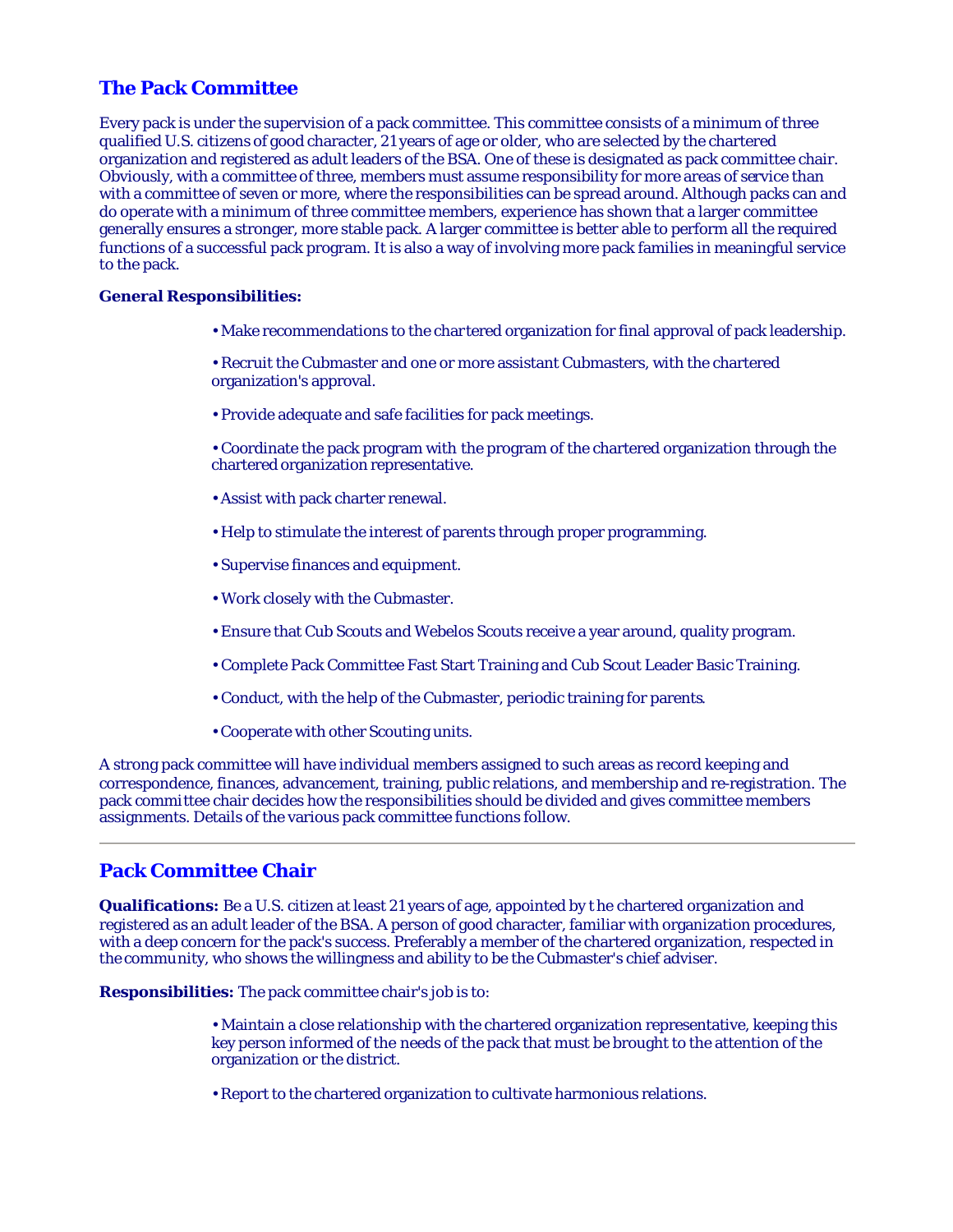• Confer with the Cubmaster on policy matters relating to the Cub Scout program and the chartered organization.

• Supervise pack committee operation by:

• Calling and presiding at pack leaders' meetings - Assigning duties to, and training, committee members - Planning for pack charter review, roundup, and re-registration - Approving bills before payment by the pack treasurer

• Conduct the annual pack program planning conference and pack leaders' meetings.

• Complete Pack Committee Fast Start Training and Cub Scout Leader Basic Training.

• Complete BSA Youth Protection Training.

• Ask the committee to assist with recommendations for Cubmaster, assistant Cubmasters, den leader coaches, Webelos den leaders, and den leaders, as needed.

• Recognize the need for more dens, and see that new dens are formed as needed.

• Work with the chartered organization representative to provide adequate and safe facilities for pack meetings.

• Cooperate with the Cubmaster on council-approved money earning projects so the pack can earn money for materials and equipment.

• Manage finances through adequate financial records.

• Maintain adequate pack records and take care of pack property.

• If the Cubmaster is unable to serve, assume active direction of the pack until a successor is recruited and registered.

• Appoint a committee member or other registered adult to be responsible for Youth Protection training.

• Provide a parent training program.

• Develop and maintain strong pack-troop relationships, sharing with the troop committee the need for graduations into the troop.

• Work closely with the unit commissioner and other pack and troop leaders in effecting a smooth transition of Webelos Scouts into the troop.

• Help bring families together at joint activities for Webelos dens (or packs) and Boy Scout troops.

• Support the policies of the Boy Scouts of America.

# **Pack Secretary**

**•** Keep informed of all Cub Scouting literature, materials, records, and forms so as to help leaders function effectively. Assist new den leaders by telling them what items are available.

• Acquaint den leaders with contents of the Pack Record Book so they will know how to supply the information that should be recorded there.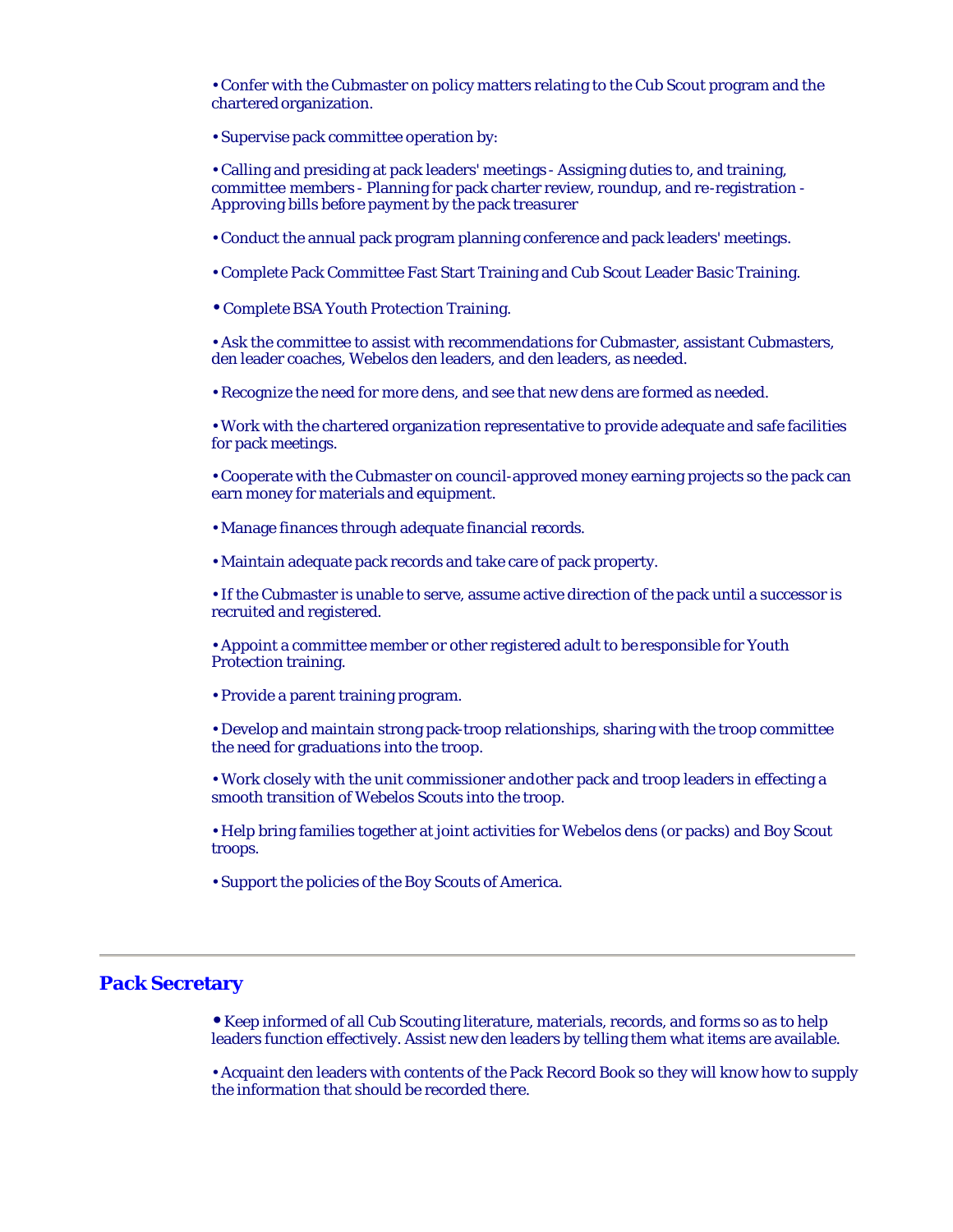• Maintain up-to-date information on membership, leadership, attendance, and advancement in the Pack Record Book.

- Maintain an inventory of pack property.
- Handle correspondence for the pack. This may include writing letters of appreciation and requests for reservations, or ordering supplies through the local council service center.
- Keep notes on pack leaders and committee' meetings. Record only key items such as things needing follow-up or items for the history of the pack.
- Notify leaders of pack leaders' meetings and other activities.
- Provide den leaders with records and forms for meetings.

# **Pack Treasurer**

**•** Help the pack committee and Cubmaster establish a sound financial program for the pack with a pack budget plan.

• Open or maintain a bank account in the pack's name and arrange for all transactions to be signed by any two: Cubmaster, chair, secretary, or treasurer.

• Approve all budget expenditures. Check all disbursements against budget allowances, and pay bills by check. The pack committee chair should approve bills before payment.

• Collect dues from Cub Scout and Webelos den leaders at the pack leaders' meeting, preferably in sealed den dues envelopes. Open envelopes in presence of den leaders or the den leader coach. Give receipts for these funds and deposit money in the bank account.

• Keep up-to-date financial records. Enter all income and expenditures under the proper budget item in the finance section of the Pack Record Book. Credit each Cub Scout with payment of dues. From time to time, compare the records with those of the den leaders to make sure they are in agreement. Give leadership in developing a coordinated record keeping system in the pack.

• Be responsible for thrift training within the pack. Encourage each den leader to explain the pack financial plan to each boy and his family, so that boys will accept responsibility for paying dues and parents will be alert for opportunities for boys to earn dues money and develop habits of thrift.

• On request of den leaders, sympathetically counsel with a boy who does not pay dues, determine the reason, and encourage regular payment. If the boy is unable to pay, work out a plan with the Cubmaster and pack committee so the boy can earn dues.

• Periodically report on the pack's financial condition at the monthly pack meeting. Make regular monthly reports to the pack committee at pack leaders' meeting, and report to chartered organization as often as desirable on the financial condition of the pack.

• Provide petty cash needed by leaders. Keep a record of expenditures.

• Guide the pack in conducting council-approved, pack money -earning projects.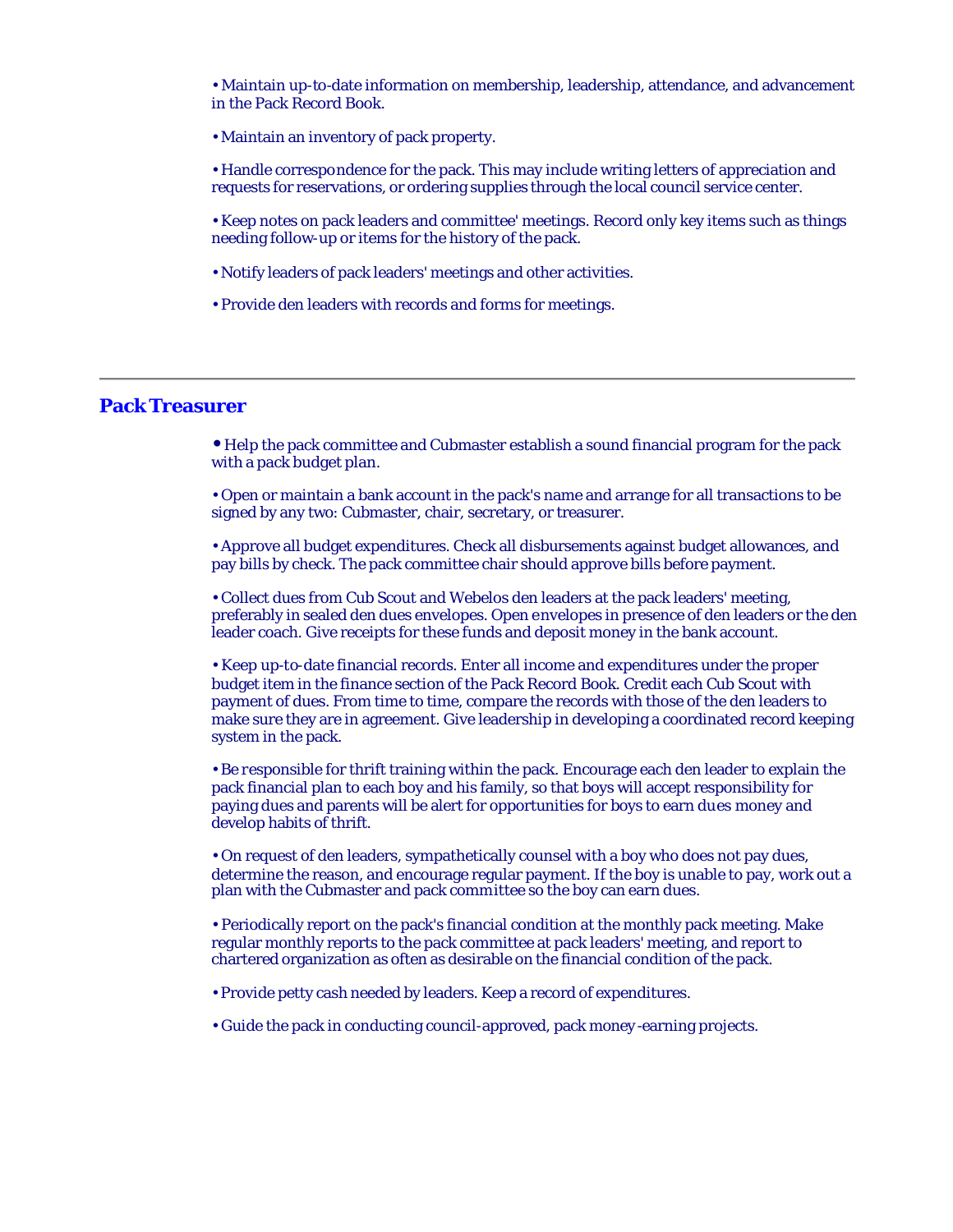# **Pack Advancement Chair**

- Have a working knowledge of the Cub Scout and Webelos Scout advancement plans.
- Help plan and conduct induction and advancement recognition ceremonies.
- Arrange for Tiger Cub graduation ceremonies with the Cubmaster and Tiger Cub coach.

• rain parents and pack committee in ways to stimulate Cub Scout and Webelos Scout advancement.

• Arrange for Webelos graduation ceremonies with the Cubmaster, Webelos den leader, and Scoutmaster.

• Promote the use of Cub Scout and Webelos Scout Den Advancement Charts to record advancement in the den and as an inc entive for advancement.

• Promote the use of den doodles as a stimulus for advancement.

• Collect Den Advancement Reports at pack leaders' meetings for use when ordering badges and insignia from the local council service center.

• Promote Boys' Life magazine as an aid to advancement.

• Help build or obtain advancement equipment for use in making advancement ceremonies more effective.

• Promote wearing and proper use of uniform and insignia.

# **Pack Training Chair**

• Have a working knowledge of the training plan for Cub Scout leaders.

• Promote leaders' attendance at Cub Scout leader training courses, monthly roundtables, Cub Scout leader pow wows, and Quarterly Leadership Updates.

- With the den leader coaches, coordinate Fast Start training for new adult leaders.
- Work with the Cubmaster and pack committee to set up a program for training parents.
- Arrange for BSA Youth Protection training for Pack Leaders annually
- Complete BSA Youth Protection Training.
- Develop and manage a pack library for use by den and pack leaders.

• Encourage full use of program materials in Cub Scout and Webelos Scout Program Helps, in Boys' Life and Scouting magazines, Cub Scout Leader Program Notebook, and other Cub Scouting literature.

• Promote den chief attendance at den chief training.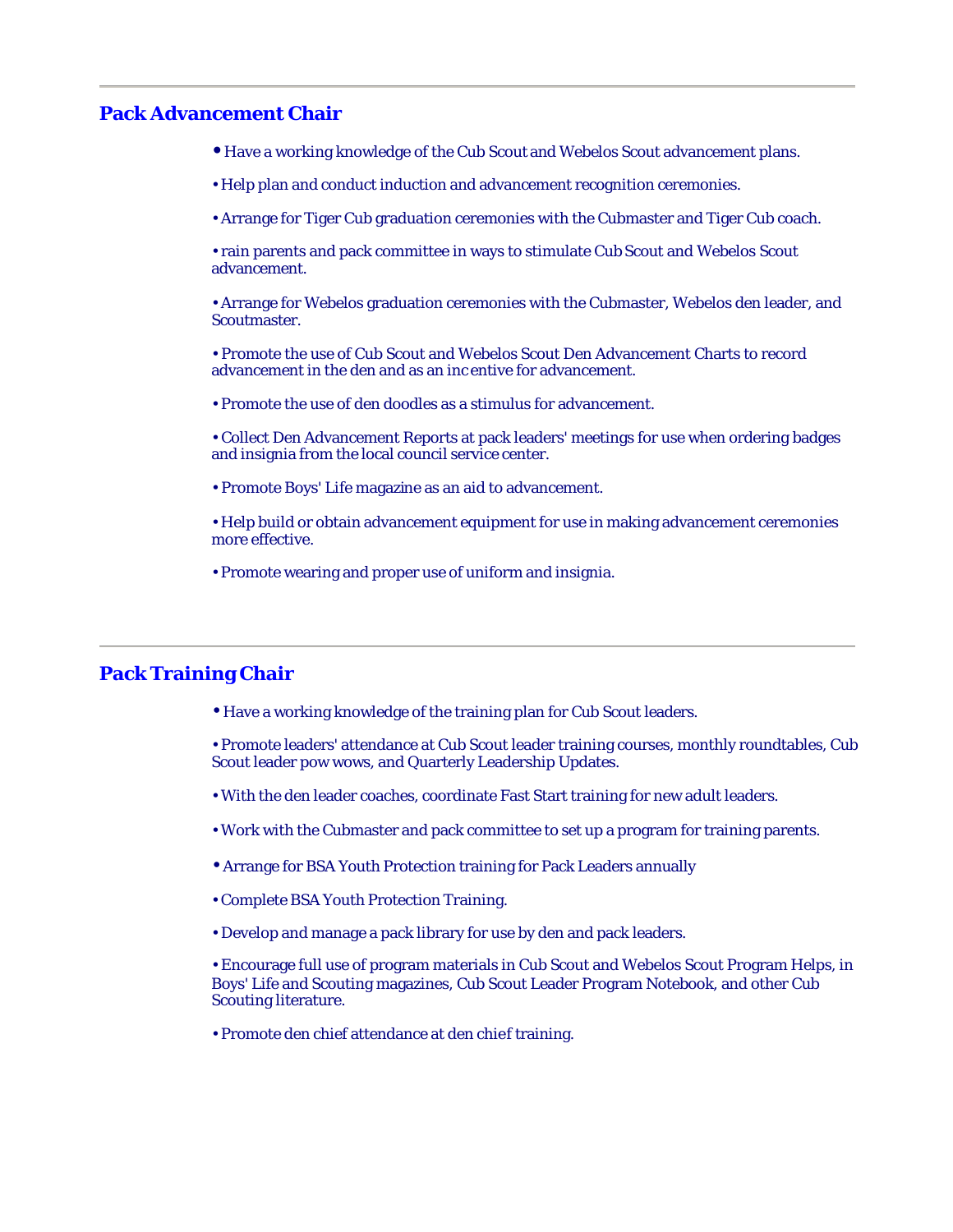# Pack Public Relations Chair (some Packs combine with Secretary responsibilities)

• Promote family participation in all pack events such as blue and gold banquets, pack picnics, and other special events.

• Promote pack participation in appropriate programs of the chartered organization such as the worship service (Scout Sunday or Scout Sabbath if the charter organization is a church or synagogue).

• Publicize and promote pack participation in local service projects with the chartered organization, school, and community.

• Publicize and promote pack participation in Scouting Anniversary Week activities and Scout Sunday participation.

• Circulate Tiger Cub, Cub Scout, and Webelos Scout recruiting fliers and leaflets to invite boys to join. Work with the pack committee to promote new membership. Let the people in your neighborhood know a Cub Scout pack is available.

• Consider using a monthly or quarterly pack newsletter to inform parents of pack plans, guide new parents in pack policies, and create a feeling of unity among members of the pack family.

• Provide pack announcements for regular release in the official bulletins of your chartered organization.

• Make use of the news media in publicizing pack events.

# **Pack Outings/Activities Chair**

- Help the Cubmaster and Pack Committee plan and arrange for outdoor activities.
- Arrange for property, fire, and tour permits when required.
- Locate new picnic areas.
- Arrange for safe transportation when needed.
- Plan first aid for emergencies.
- Help the Webelos den leaders plan Webelos overnights.
- Help arrange for equipment, as needed.
- Arrange for Safe Swim Defense implementation for all outings involving swimming.
- Plan outings to help pack and dens qualify for National Summertime Pack Award.
- Help inform parents about opportunities for family camping.
- Assist in the promotion of day camp and resident camp opportunities.
- Complete BSA Youth Protection Training.
- Be aware of BSA health and safety requirements and see that these are carried out.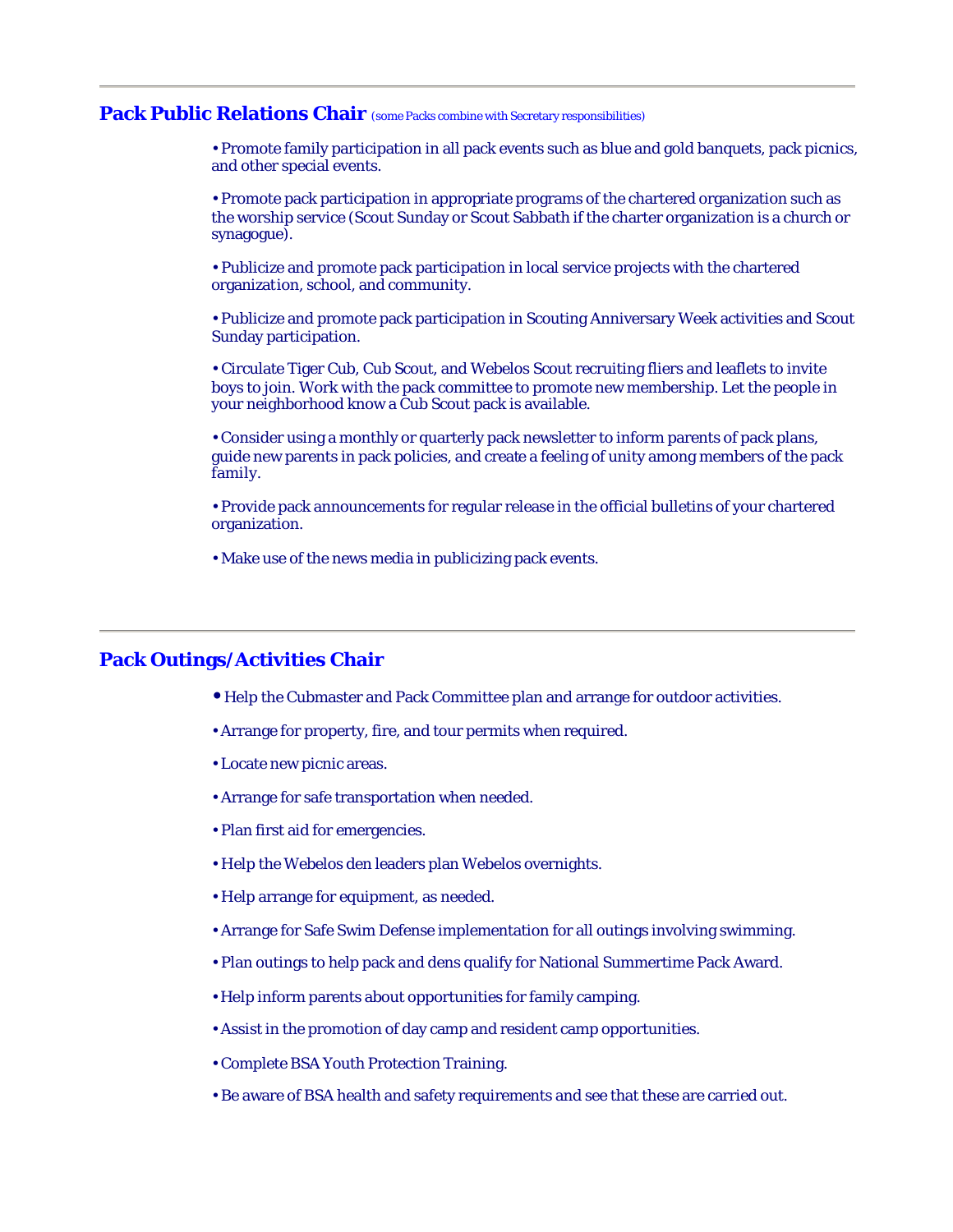# **Pack Membership and Re-registration Chair**

• Prepare re-registration papers and an annual report to the chartered organization. Secure signatures and registration fees for the coming year.

• Ask the chartered organization representative to submit a charter application and annual report to the chartered organization for approval.

• At least a month before charter expiration, also arrange for the annual membership inventory, a uniform inspection, and the annual charter review meeting.

• Assist the Cubmaster and chartered organization representative in planning and conducting the formal charter presentation.

• Conduct an annual census of boys in the chartered organization for systematic recruitment. Work with pack committee members to promote recruitment plans.

• Work with the Cubmaster and pack committee to develop and carry out a plan for yearround membership growth.

• Work with the Cubmaster and pack committee to see that eligible boys and parents are advanced into a Webelos den at the appropriate time.

• Work with the Cubmaster, Webelos Den Leader and Troop liason to see that Webelos Scouts and parents have a smooth transition into a Boy Scout troop.

• Work with the Cubmaster in following up on former pack members who are now Boy Scouts and potential den chiefs.

• Follow up on Cub Scout dropouts to return them to full, active membership.

# **Pack Friends of Scouting**

The Viking Council relies heavily on units to raise FOS funds. The following functions need to be carried out:

- Build organization to enroll parents and Cub Scout leaders in FOS.
- Recruit other parents to assist.
- Attend an FOS kickoff meeting,
- Follow up until all cards have been accounted for.
- Give recognition to contributors and assistants.
- Work closely with the pack committee regarding public relations for FOS.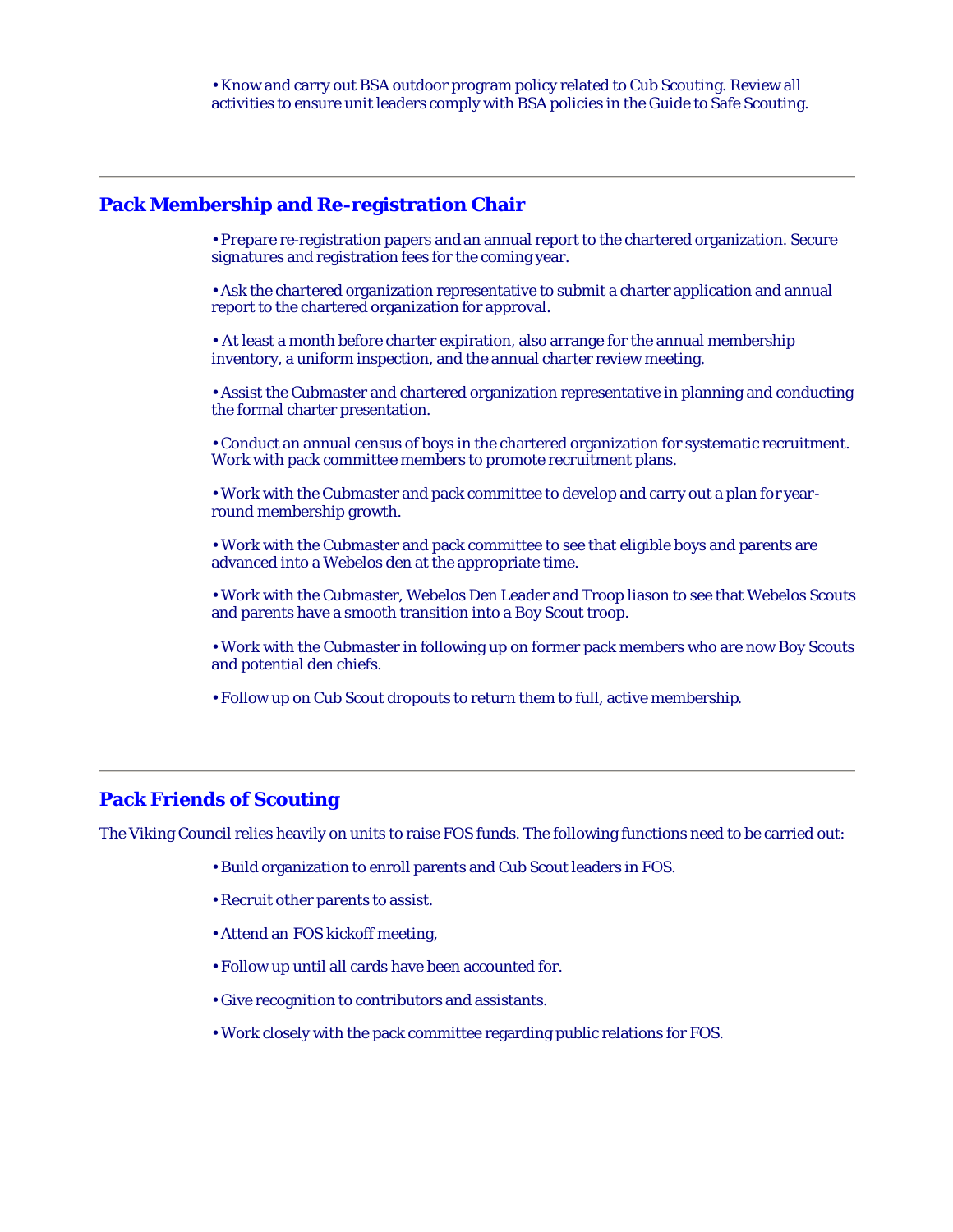# **The Cubmaster**

**Qualifications:** Be a U.S. citizen at least 21 years of age, of good moral character and interested in working with boys. Need not be an expert in all Cub Scout activities but should be a leader who is able to deal with adults as well as boys. Should be able to delegate responsibilities; set a good example by behavior, attitude, and uniform; and believe in the values and principles of Cub Scouting. Preferably a member of the chartered organization. Recruited and appointed by the pack committee with the approval of the chartered organization, and registered as an adult leader of the BSA.

#### **Responsibilities:**

• Conduct a pack program according to the policies of the Boy Scouts of America.

• Complete Cubmaster Fast Start Training and Cub Scout Leader Basic Training. Attend monthly roundtables.

• Complete BSA Youth Protection Training.

• Plan and help carry out the Cub Scout program in the pack. This includes leading the monthly pack meeting, with the help of other leaders.

• Know about and use literature of the program, including Boys' Life and Scouting magazines and Cub Scout and Webelos Scout Program Helps.

• See that the pack program, leaders, and Cub Scouts reflect positively the interests and objectives of the chartered organization and the Boy Scouts of America.

- Work with the pack committee on:
- (1) program ideas

(2) selecting and recruiting adult leaders

(3) establishing a budget plan.

• Guide and support den leaders. See that they receive the required training for their position. • Recruit den leader coaches as needed.

- Help organize Webelos den(s) and encourage graduation into a Boy Scout troop.
- Help establish and maintain good relationships with Boy Scout troops.

• Maintain good relationships with parents. Seek their support and include them in activities. Involve male relatives such as uncles and grandfathers, so Cub Scouts will have additional male role models.

• See that Cub Scouts and Webelos Scouts receive a quality, year-round program filled with fun and activities that qualify the dens and pack for the National Summertime Pack Award.

- Guide Cub Scouts in goodwill and conservation projects.
- Supervise the support of the Tiger Cub dens.
- See that the responsibilities specified for the assistant Cubmaster are carried out.

• Assist the pack committee chair in conducting the annual pack program planning conference and the monthly pack leaders' meetings.

• Work as a team with the pack committee chair to cultivate, educate, and motivate all pack leaders and parents in Cub Scouting.

- Take part in the charter review meeting with sponsor.
- Recruit den chiefs for all dens. Recognize the den chiefs at pack meetings.

• Meet with Tiger Cubs and their adult partners prior to graduation to discuss Cub Scouting.

• Conduct an impressive graduation ceremony for Tiger Cubs.

• Meet with the unit commissioner, Webelos den leader, and Scoutmaster to establish plans for the Webelos-to-Scout plan.

• Assist in planning and conducting stimulating graduation ceremonies involving parents, the Scoutmaster, the Webelos den chief, Webelos den leader, and troop junior leaders.

• Conduct impressive Webelos den induction and Arrow of Light Award ceremonies.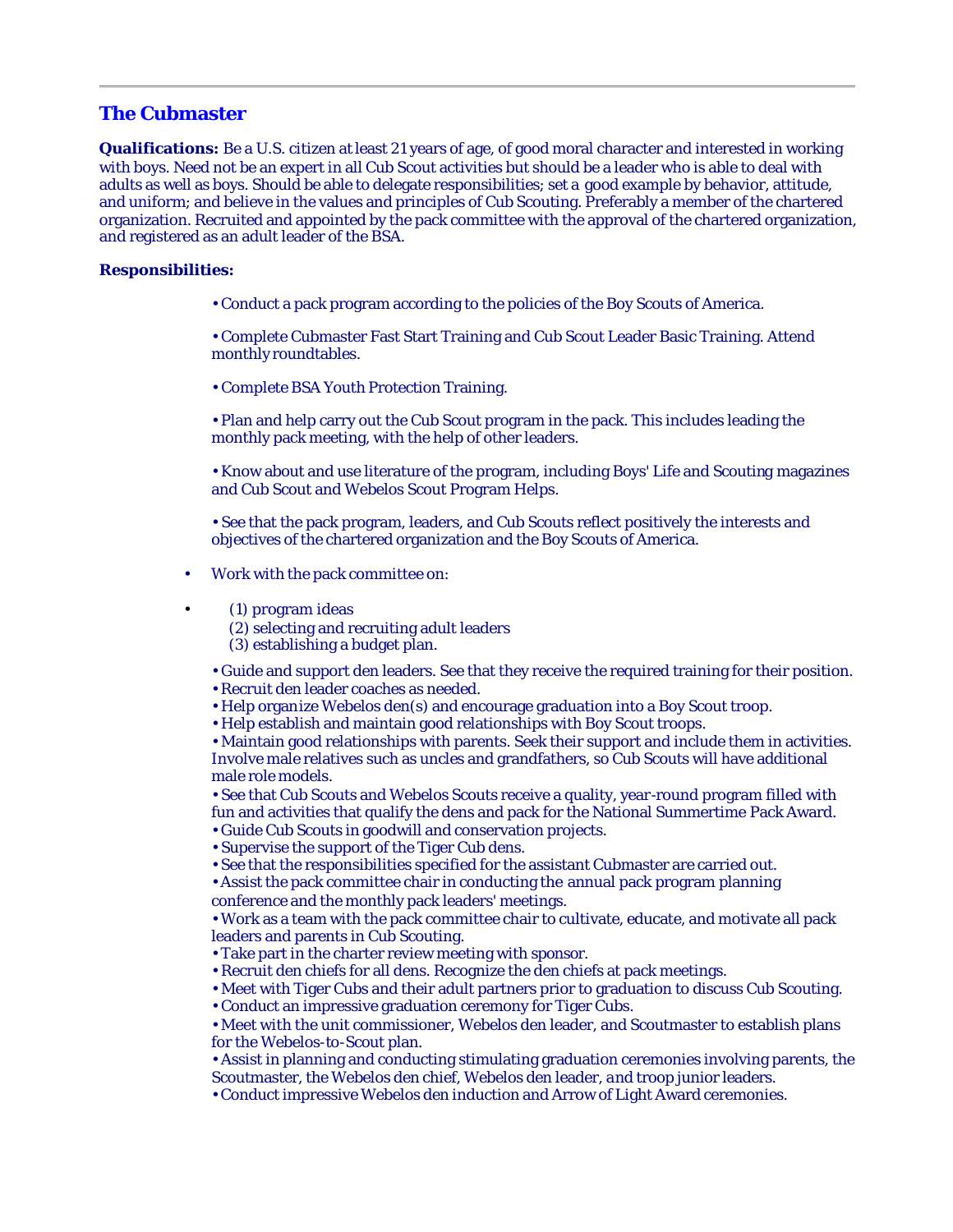- Encourage high advancement standards for Cub Scouts and Webelos Scouts.
- Help bring families together at joint activities for Webelos dens (or packs) and Boy Scout troops.

**In general,** the Cubmaster (sometimes referred to as the unit leader) is the guiding hand behind the work of other pack leaders and serves as program adviser to the pack committee-a recruiter, a supervisor, a director, a planner, a motivator of other leaders. The responsibilities can be boiled down to the following:

**1.** Work directly with the den leader coach, Tiger Cub coach, Cub Scout den leaders, Webelos den leaders, den chiefs, and pack committee chair and members to make sure all dens are functioning well.

**2.** Plan the den and pack programs with the help of other leaders.

**3.** Lead the monthly pack meeting with the help of others. Involve all dens in some way. **4.** Coordinate the total Cub Scout program in the pack. Everything the Cubmaster does is aimed at helping the individual boy. Securing strong leaders, planning den and pack activities, advising other leaders and parents. These are all ways in which the Cubmaster affects the kind of Cub Scouting each boy in the pack is offered. Although this job is an executive position, the Cubmaster has direct influence on the lives of individual boys by keeping in mind that boys can be made better through Cub Scouting.

#### **The Assistant Cubmaster**

Every pack should have at least one assistant Cubmaster. In most packs, two or three will be helpful, allowing the Cubmaster to divide the responsibilities.

**Qualifications:** Be a U.S. citizen at least 18 years of age, of good moral character and interested in working with boys. At least one assistant Cubmaster should be able to fill the Cubmaster's shoes in case of an emergency. Recommended by the Cubmaster, approved by the pack committee and chartered organization, and registered as an adult leader of the BSA.

**Responsibilities:** An assistant Cubmaster's responsibilities (as designated by the Cubmaster) are to:

- Assist the Cubmaster as needed. Be ready to fill in for the Cubmaster, if necessary.
	- Complete Cubmaster Fast Start Training and Cub Scout Leader Basic Training. Attend monthly roundtables.
	- Complete BSA Youth Protection Training.
	- Participate in pack meetings.
	- Supervise den chiefs and see that they are trained.

• Work with neighborhood troops that supply den chiefs and into which Cub Scouts may graduate.

• Help inform pack leaders of training opportunities and arrange for them to attend training sessions.

• Work with the pack committee to develop and promote an ongoing plan for recruiting new boys.

• Work with the Cubmaster and pack committee on pack re-registration.

• Assist in pack activitie s such as dinners, pinewood derbies, bike safety workshops, service projects, etc.

• Work with the pack committee on outings to see that the pack and dens qualify for the National Summertime Pack Award.

• Participate in the annual pack program planning conference and pack leaders' meetings.

# **Cub Pack Trainer\***

Effective beginning June 1, 2001

The pack trainer will be responsible for orientation of new Cub Scouts\* parents and new leaders in the pack, as well as for the delivery of Fast Start training. The trainer will also promote participation in district and council training opportunities, particularly basic training. Pack trainers may also have a role in delivering the new basic training for Cub Scout leaders. Councils may elect to give additional training responsibilities to pack trainers, such as delivery of youth protection training within the pack. Pack trainers should participate in the Trainer Development Conference conducted by their councils.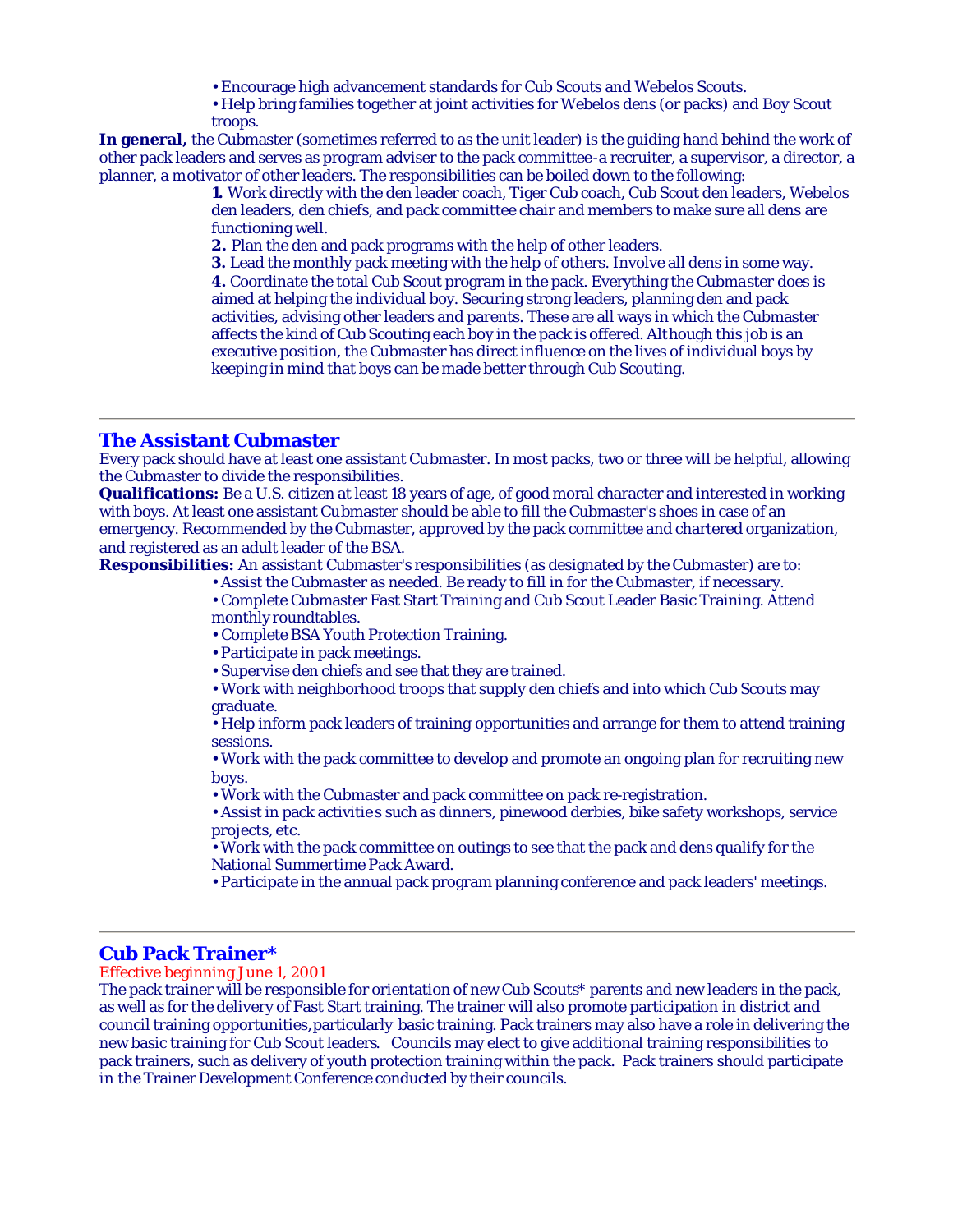#### **Position Qualifications**

The pack trainer must be a U.S. citizen at least 21 years old and be registered with the Boy Scouts of America as a pack trainer. It is recommended that the pack trainer have at least one year of experience in a leadership position in Cub Scouting, preferably as a Cub Scout or Webelos den leader. Pack trainers should participate in a trainer development conference. The pack trainer is selected by the pack committee, with the approval of the chartered organization. For new packs and those lacking experienced leaders, an experienced leader from outside the pack may be appointed as pack trainer until the new leaders gain experience.

**Responsibilities:**The pack trainer is responsible for:

- Conducting orientation for new families and pack leaders
- Complete BSA Youth Protection Training.

• Training each new leader and pack committee member for his or her specific position, using material provided by the Boy Scouts of America

• Conducting other training as designated by the council

• Encouraging pack leaders to attend ongoing training, such as roundtables, pow wows,

outdoor skills training, youth protection training, and Wood Badge

- Remaining current with training material and program updates
- Keeping pack training records current

• The pack trainer\*s goal is to have 100 percent of the pack and committee leaders trained in their position responsibilities. New leaders and parents should receive orientation within one week of joining the pack, and leaders should receive position training within 30 days. • Support the policies of the Boy Scouts of America.

The responsibilities can be summarized as the following:

- **1.** Under the direction of the pack committee chairman, with guidance and assistance from the district Cub Scout training committee, the pack trainer helps leaders and parents understand purposes, policies and procedures of Cub Scouting.
- **2.** The pack trainer conducts, or facilitates, the training of leaders and parents in the pack. The pack trainer provides coaching and training to help leaders learn to plan and conduct pack and den meetings and activities. The pack trainer orients parents and leaders, and trains each leader to perform his or her specific position.
- **3.** Pack trainer is a registered pack position.
- **4.** Participate in monthly pack committee meetings

\*Note: This position encompasses and replaces the functions of the Den Leader Coach but is broader and more meaningful in scope.

# **The Cub Scout Den Leader**

**Qualifications:** Be a U.S. citizen at least 21 years of age and of good moral character. Should be interested in and enjoy working with boys and be able to work with adults. May be a parent of a boy in the den. Recommended by the Cubmaster after consultation with parents of the Cub Scouts involved, and approved by the pack committee and chartered organization. Registered as an adult leader of the BSA. **Responsibilities:** The Cub Scout den leader's responsibilities are to

- Give leadership in carrying out the pack program in the den.
- Complete Den Leader Fast Start Training and Cub Scout Leader Basic Training. Attend monthly roundtables.
- Complete BSA Youth Protection Training.

• Lead the den in its participation at pack meetings. Serve as den host or hostess for den parents at pack meetings.

- Work in harmony with other den and pack leaders.
- Cooperate with the Cubmaster (or assistant Cubmaster) in recruiting new boys.
- Help train the den chief and guide him to work with the Cub Scouts. See that he receives recognition for his efforts at den and pack meetings.

• Meet regularly with the den chief. Let him help plan den meetings and den activities, and allow him to serve as den activities assistant.

• Provide meaningful jobs for the denner and assistant denner so they can learn responsibility and gain satisfaction from their efforts.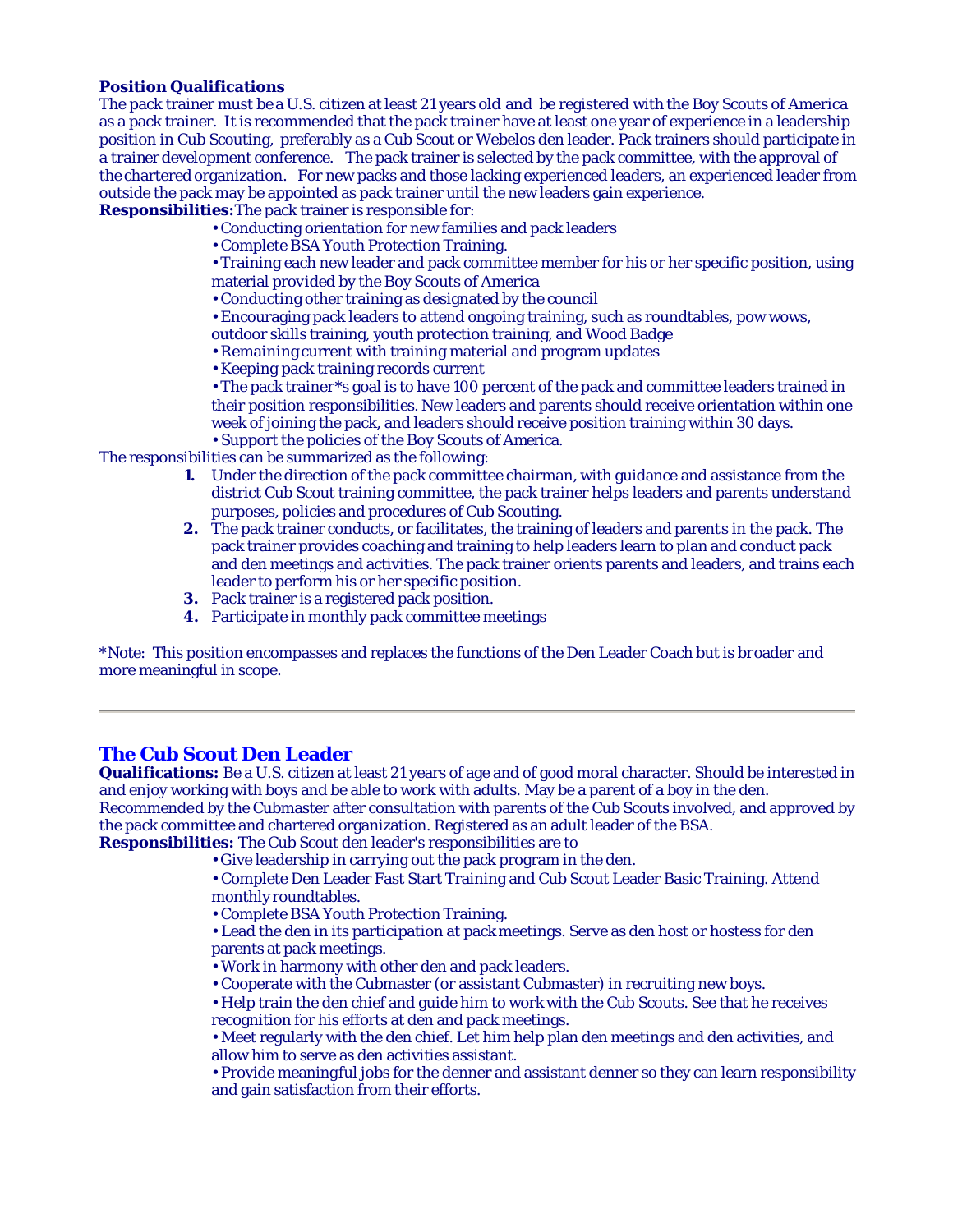• Use Boy's' Life and Scouting magazines, Cub Scout Program Helps, the boys' program books, and other Cub Scouting literature as sources for program ideas.

• Collect weekly den dues and turn them in to the pack treasurer at monthly pack leaders' meetings (or to the den leader coach at monthly den leader-den leader coach meetings). Keep accurate records of den dues and attendance.

• Maintain a friendly relationship with Cub Scouts; encourage them to earn the advancement awards. Keep accurate advancement records and see that boys receive recognition for their achievements.

• Stimulate the Cub Scouts' imaginations on the program theme for the month and help the den prepare its stunts and exhibits for the pack meeting.

• Help the den and pack earn the National Summertime Pack Award.

• Help establish a close working relationship with the assistant den leader and den chief, functioning as a den leadership team.

• Develop a good working relationship with den parents and families. Use their talents to help enrich the den program. Hold den parents' meetings as often as needed to get acquainted and strengthen den operation. Have open communications with den families.

• Involve den fathers, uncles, and grandfathers in outings and other den activities so boys will have additional male role models.

• See that a leader is available for all den meetings and activities. Call on the assistant den leader or den leader coach to fill in when necessary.

• Take part in the annual pack program planning conference and pack leaders' meetings (or den leader-den leader coach meetings).

• Help set a good example for the boys by behavior, attitude, and proper uniforming. • Support the policies of the Boy Scouts of America.

The responsibilities can be summarized as the following:

**1.** Work directly with other den and pack leaders to ensure their den is an active and successful part of the pack.

**2.** Plan, prepare for, and conduct den meetings with the assistant den leader and den chief.

**3.** Attend the pack leaders' meetings.

**4.** Lead the den at the monthly pack activity.

# **The Assistant Den Leader**

Each den should have at least one assistant den leader, and more if needed.

**Qualifications:** Be a U.S. citizen\* at least 18 years of age, of good moral character and able to perform the duties assigned by the den leader. Should be able to fill in for the den leader in case of emergency. Recommended by the Cubmaster after consultation with the den leader and parents of the Cub Scouts involved, and approved by the pack committee and chartered organization. Registered as an adult leader of the BSA.

**Responsibilities:** The assistant Cub Scout den leader's responsibilities are to:

- Assist the den leader as needed.
- Carry out the duties assigned by the den leader.
- Be ready to fill in for the den leader in case of emergency.

• Help establish a close working relationship with the den leader and den chief, functioning as a den leadership team.

• Complete Den Leader Fast Start Training and Cub Scout Leader Basic Training. Attend monthly roundtables.

- Complete BSA Youth Protection Training.
- Attend pack meetings and assist as needed.

• Take part in the annual pack program p lanning conference and pack leaders' meetings (or den leader-den leader coach meetings).

• Work in harmony with other den and pack leaders.

• Support the policies of the Boy Scouts of America.

The assistant Cub Scout den leader shares the work of the Cub Scout den leader and may be called upon to serve as a parent contact or record keeper, or to handle other details of den operation.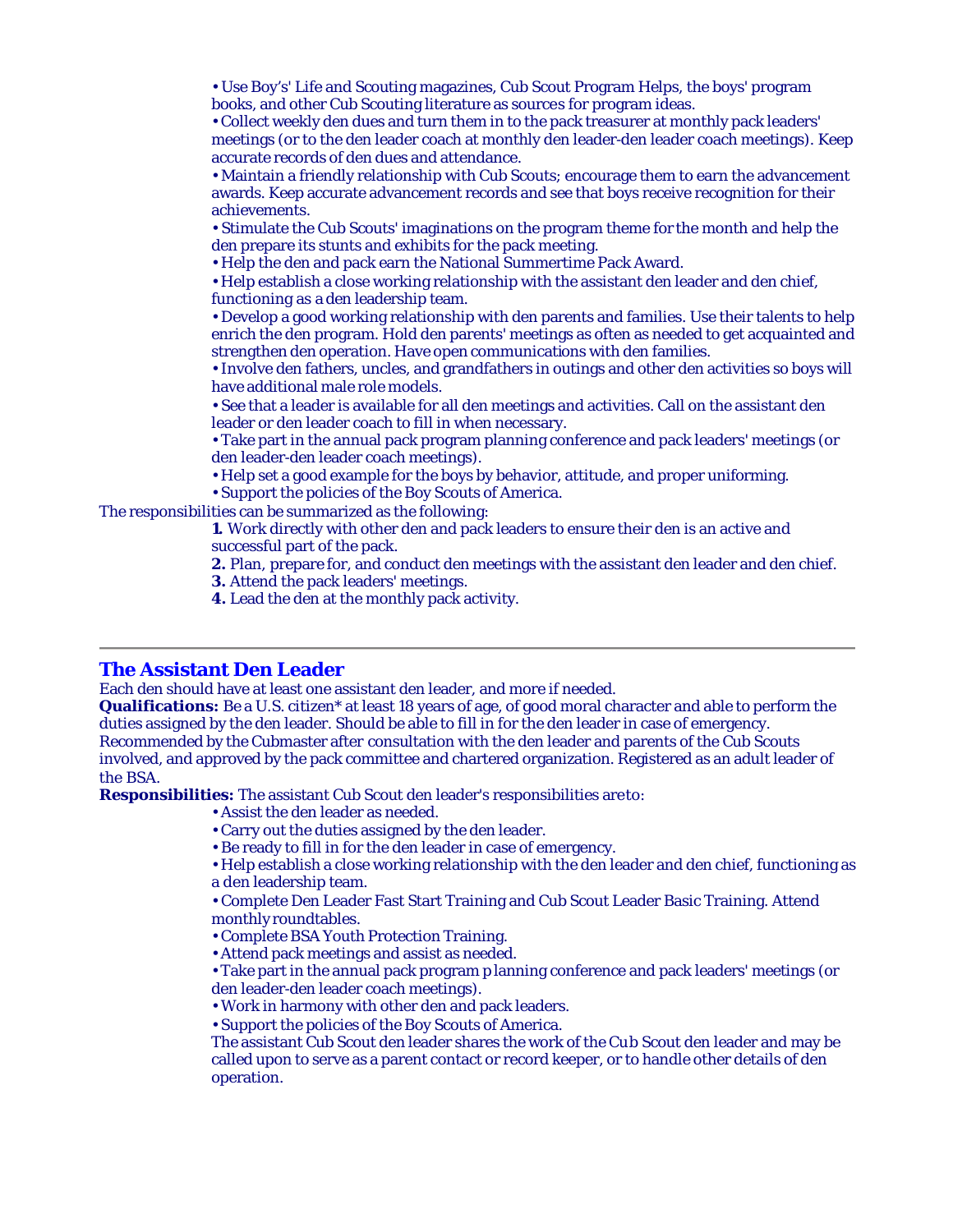## **The Webelos Den Leader**

**Qualifications:** Be a U.S. citizen at least 21 years of age and of good moral character. Should be interested in and enjoy working with boys and able to work with adults. May be a parent of one of the boys in the den. Recommended by the Cubmaster after consultation with parents of the Webelos Scouts involved, and approved by the pack committee and c hartered organization. Registered as an adult leader of the BSA. **Responsibilities:** The Webelos den leader's responsibilities are to:

> • Give leadership to planning and carrying out a year-round program of activities for the Webelos den to achieve the purposes of Cub Scouting.

• Complete Webelos Den Leader Fast Start Training, Cub Scout Leader Basic Training, and Webelos Den Leader Outdoor Training. Attend monthly roundtables.

• Complete BSA Youth Protection Training.

• Lead the den in its participation at the monthly pack meetings.

• Help establish a close working relationship with the assistant Webelos den leader and Webelos den chief, functioning with them as a den leadership team.

• Work in harmony with other den and pack leaders. Work with the Cubmaster and pack committee in recruiting new Webelos Scouts.

• Help train the Webelos den chief and guide him to work with Webelos Scouts. Attend den chief training with him. See that he receives recognition for his efforts at den and pack meetings.

• Meet regularly with the Webelos den chief. Let him help plan Webelos den meetings and activities. Give him meaningful assignments.

• Provide worthwhile tasks for the Webelos denner so he can assume some responsibility and gain satisfaction from his efforts.

• Use Boy's Life and Scouting magazines and Webelos Scout Program Helps as resources for ideas and information.

• Instill Scouting's spirit and moral values by personal example, ceremonies, and meaningful activities such as service projects.

• Collect den dues and turn them in to the pack treasurer at the pack leaders' meeting. Keep accurate records of den dues and attendance.

• Encourage Webelos Scouts to advance. Maintain high advancement standards. Keep accurate advancement records and see that the boys are promptly recognized for their achievements.

• With the help of the Cubmaster, pack committee, and unit commissioner, determine one or more neighborhood Boy Scout troops into which Webelos Scouts will be graduated and establish a good working relatio nship with those troops. Try to graduate every Webelos Scout into a troop.

• Work with the Scoutmaster and assistant Scoutmaster to plan and conduct meaningful joint activities.

• Work with the Cubmaster to see that impressive graduation ceremonies are conducted in the pack. Invite the Scoutmaster and troop leaders to take part.

• Ask qualified persons, including adult family members, to serve as activity badge counselors.

• Encourage parents of Webelos Scouts to help plan and carry out overnight campouts and other outdoor activities. Work with the troop assistant Scoutmaster or Scoutmaster to arrange for loan of troop equipment and on joint Webelos den-troop activities.

• Help the den and the pack earn the National Summertime Pack Award.

• Follow the policies of the Boy Scouts of America.

• Have a plan to ensure that a leader is available for all Webelos den meetings and activities. Call on the assistant Webelos den leader to fill in, as needed.

• Participate in the annual pack program planning confe rence and the monthly pack leaders' meetings.

• Keep the Cubmaster and pack committee informed on the status and needs of the Webelos den.

The responsibilities can be summarized as the following: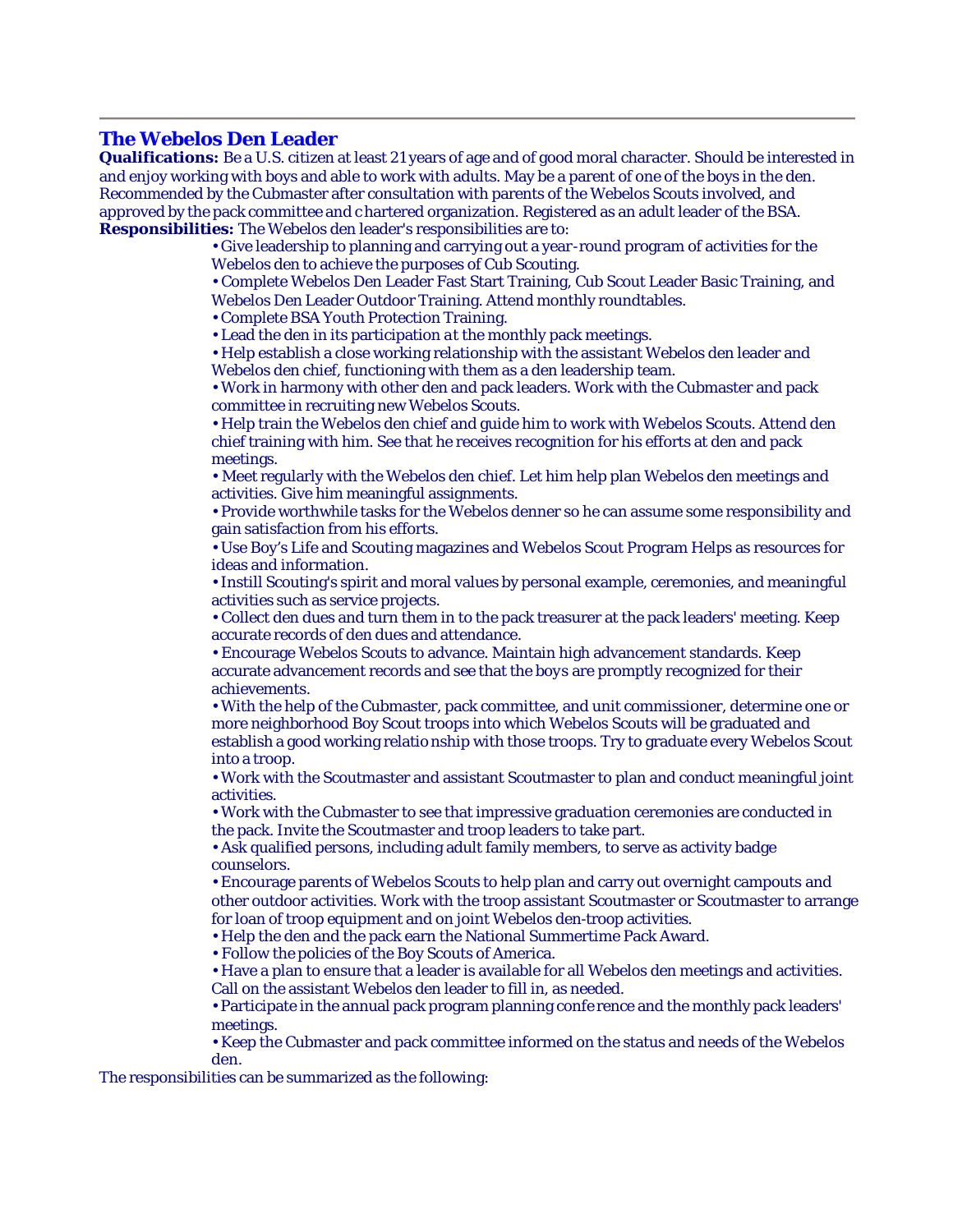**1.** Work directly with other den and pack leaders to ensure the den is an active and successful part of the pack.

- **2.** Plan, prepare for, and conduct den meetings with the assistant and den chief.
- **3.** Attend pack leaders' meetings.
- **4.** Lead the den at the pack meetings and activities.

## **The Assistant Webelos Den Leader**

Every Webelos den should have at least one assistant den leader.

**Qualifications:** Be a U.S. citizen at least 18 years of age, of good moral character and able to perform the duties assigned by the Webelos den leader. Should be able to fill in for the Webelos den leader in case of emergency. Recommended by the Cubmaster after consultation with the Webelos den leader and parents of the Webelos Scouts involved, and approved by the pack committee and chartered organization. Registered as an adult leader of the BSA.

**Responsibilities:** The assistant Webelos den leader's responsibilities are to:

• Assist the Webelos den leader as needed. Carry out the duties assigned by the Webelos den leader. Be ready to fill in for the den leader in case of emergency.

• Help establish and maintain a close working relationship with the Webelos den leader and Webelos den chief, functioning with them as a den leadership team.

• Help establish and maintain good relationships with neighborhood Boy Scout troops into which Webelos Scouts will graduate.

• Complete Webelos Den Leader Fast Start Training, Cub Scout Leader Basic Training, and Webelos Den Leader Outdoor Training. Attend monthly roundtables.

- Complete BSA Youth Protection Training.
- Attend monthly pack meetings and assist as needed.

• Take part in the annual pack program planning conference and monthly pack leaders' meetings.

• Support the policies of the Boy Scouts of America. The assistant Webelos den leader shares the work of the Webelos den leader and may be called upon to handle various details of den operation.

# **Tiger Cub Den Leader**

**Qualifications:** Be a U.S. citizen at least 21 years of age and of good moral character. Should be interested in and enjoy working with boys and be able to work with adults. Must be a parent of a boy in the den. Recommended by the Cubmaster after consultation with parents of the Tiger Cubs involved. Registered as an adult leader of the BSA.

**Responsibilities:** The Tiger Cub den leader's responsibilities are to

- Give leadership in carrying out the pack program in the den.
	- Complete Den Leader Fast Start Training and Cub Scout Leader Basic Training. Attend monthly roundtables.
	- Complete BSA Youth Protection Training.

• Lead the den in its participation at pack meetings. Serve as den host or hostess for den parents at pack meetings.

- Work in harmony with other den and pack leaders.
- Cooperate with the Cubmaster (or assistant Cubmaster) in recruiting new boys.

• Maintain a friendly relationship with The Tiger Cubs and their Adult Partners; encourage them to earn the advancement awards. Keep accurate advancement records and see that boys receive recognition for their achievements.

• Maintain the Tiger Cub Resource Book and distribute appropriate big idea support pages to the host team. Also, maintain the Tiger Cub Instant Recognition Kit and distribute the paw and beads as indicated.

• Stimulate the Tiger Cub Scouts' imaginations on the program theme for the month and help the den prepare its stunts and exhibits for the pack meeting.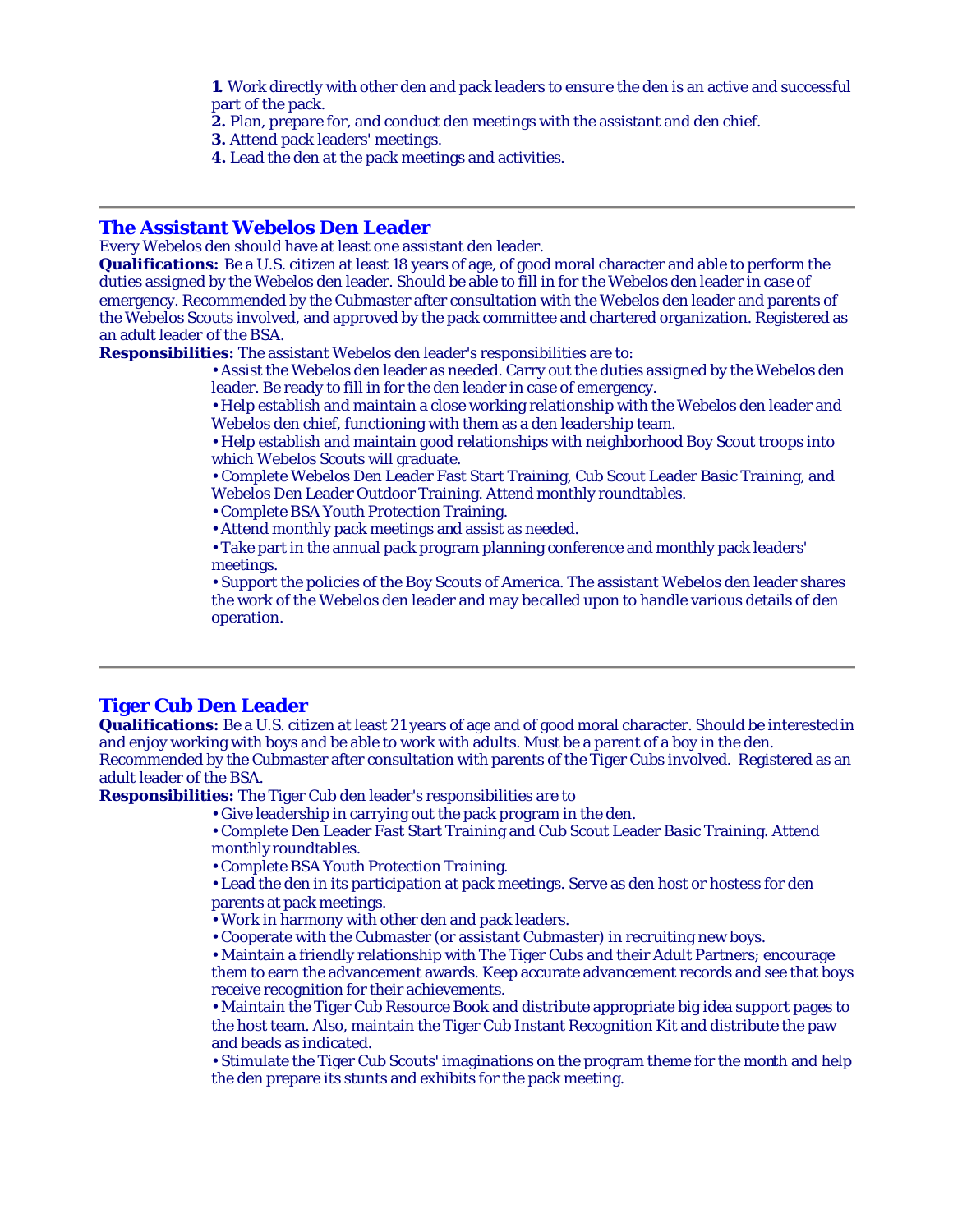• Develop a good working relationship with den parents and families. Use their talents to help enrich the den program. Hold den parents' meetings as often as needed to get acquainted and strengthen den operation. Have open communications with den families.

• Involve den fathers, uncles, and grandfathers in outings and other den activities so boys will have additional male role models.

• Take part in the annual pack program planning conference and pack leaders' meetings (or den leader-den leader coach meetings).

• Assist the Tiger Cub Den Leader coach with the Tiger Cub den graduation.

• Help set a good example for the boys by behavior, attitude, and proper uniforming.

• Support the policies of the Boy Scouts of America.

The responsibilities can be summarized as the following:

**1.** Work directly with other den and pack leaders to ensure their Tiger den is an active and successful part of the pack.

**2.** Attend the pack leaders' meetings.

**3.** Lead the den at the monthly pack activity.

# **The Activity Badge Counselor**

**Qualifications:** The activity badge counselor may be a Webelos parent, a pack leader, a teacher, coach, or other adult qualified to teach one or more activity badges to Webelos Scouts. This is usually a temporary position.

**Responsibilities:** The activity badge counselor's responsibilities are to:

• Provide activity badge instruction at Webelos den meetings, as requested by the Webelos den leader. This could include providing resources and instruction on model building, leading field trips, instruction and help on collections and specimens, and other projects, depending on the activity badge requirements. The service usually extends over three or four den meetings for each badge.

• Be familiar with the Webelos Scout Book in presenting activity badge information and certifying requirements.

- Help Webelos Scouts gain self-confidence in completing projects and in dealing with adults.
- Follow the Webelos den time schedule for activity badge instruction.
- Help recruit other activity badge counselors.

#### **The Troop Webelos Resource Person**

**Qualifications:** A registered adult in the troop, usually the assistant Scoutmaster for new Scouts. May have personal knowledge in teaching Boy Scout skills, but equally important, should know where to secure resource people to assist in Webelos activity badges and other projects. Is appointed by the Boy Scout troop to serve as the liaison between the troop and Webelos den(s).

**Responsibilities:** The troop Webelos resource person's responsibilities are to:

• Work closely with the Webelos den leader to use the supportive talents, equipment, and know-how of the troop to help prepare Webelos Scouts and their families for a good Boy Scout experience.

• Help schedule joint activities each quarter for Webelos dens (or packs) and Boy Scout troops.

• Help recruit, train, and inspire a qualified Webelos den chief.

• Help plan and conduct joint activities.

• Arrange for loan of troop equipment for Webelos overnight campouts, as needed.

• Occasionally attend Webelos den meetings, particularly those that involve work or planning related to Boy Scouting.

- Work with the Webelos den leader to ensure exciting graduation ceremonies.
- Help recruit activity badge counselors.
- Help establish and maintain a good working relationship between the troop and pack.
- Help ensure the smooth transition of Webelos Scouts into the Boy Scout troop.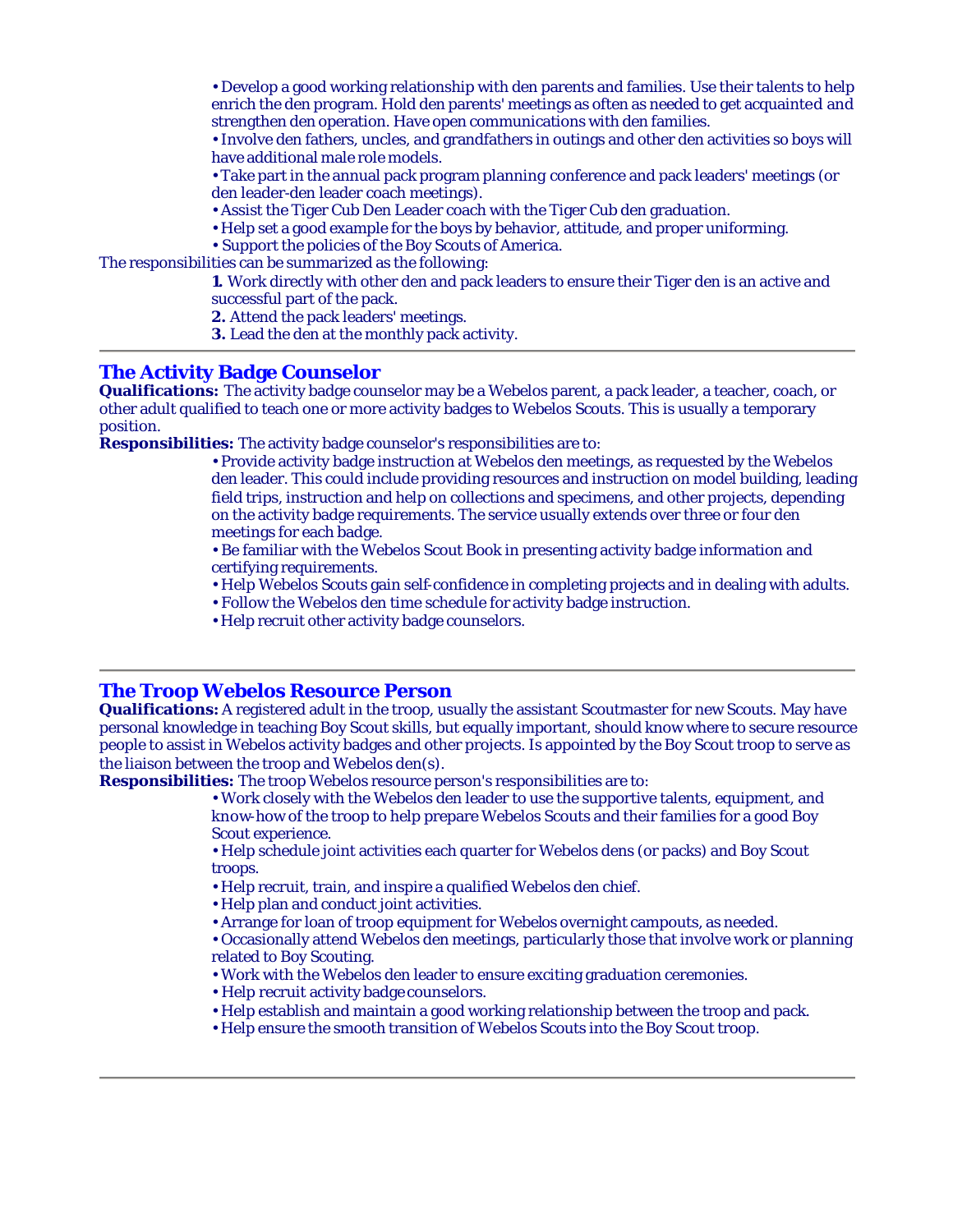# **The Cub Scout Den Chief**

**Qualifications:** An older Boy Scout, Varsity Scout, or Explorer who has been a Boy Scout. Preferably a former Cub Scout, ideally at least First Class rank. Selected by the senior patrol leader and Scoutmaster or Varsity Scout Coach or Explorer Advisor upon request by the Cubmaster. Approved by the Cubmaster and pack committee for recommendation to the den leader. Registered as a youth member of a troop, team, or post.

**Responsibilities:** The Cub Scout den chief's responsibilities are to

- Know the purposes of Cub Scouting.
- Help Cub Scouts achieve the purposes of Cub Scouting.
- Serve as the activities assistant at den meetings.
- Set a good example by attitude and uniforming.
- Be a friend to the boys in the den.
- Take part in weekly den meetings.
- Assist the den in its part of the monthly pack meeting.
- Know the importance of the monthly theme and pack meeting plans.
- Meet regularly with the den leader to review den and pack meeting plans. Meet as needed with adult members of the den, pack, and troop.
- Receive training from the den leader (and Cubmaster or assistant Cubmaster). Attend den chief training.
- Encourage Cub Scouts to become Webelos Scouts when they are eligible.
- Help the denner and assistant denner to be leaders.

# **The Webelos Den Chief**

**Qualifications:** An older, experienced Boy Scout, Varsity Scout, or Explorer who has been a Boy Scout. Preferably a boy who is at least 13 years of age and at least First Class rank. Selected by the senior patrol leader and Scoutmaster, Varsity Scout Coach, or Explorer Advisor upon request by the Cubmaster or Webelos den leader. Approved by the Cubmaster and pack committee for recommendation to the Webelos den leader. Registered as a youth member of a troop, team, or post.

**Responsibilities:** The Webelos den chief's responsibilities are to

- Know the purposes of Cub Scouting.
- Help Webelos Scouts achieve the purposes of Cub Scouting.
- Serve as the activities assistant at Webelos den meetings.
- Set a good example by attitude and uniforming.
- Be a friend to the boys in the Webelos den.
- Take part in weekly den meetings.
- Assist the Webelos den in its part of the monthly pack meeting.
- Meet regularly with the Webelos den leader to review den meeting plans.
- Assist Webelos den leaders as requested.
- Help Webelos Scouts in their work with activity badge counselors.
- Help the Webelos denner and assistant denner to be leaders.
- Receive training from the den leader (and Cubmaster or assistant Cubmaster). Attend den chief training.
- Help with Webelos overnight campouts and o ther outdoor experiences.
- Help with joint Webelos Scout-Boy Scout activities.
- Keep in contact with the assistant Scoutmaster in the troop.

• Assist the assistant Scoutmaster and Cubmaster in planning graduation ceremonies for Webelos Scouts.

# **The Den Aide**

**Qualifications:** A teenage boy or girl, ages 14 through 17, who helps the den leader succeed in bringing the benefits of Cub Scouting to the members of the den. The use of den aides is optional with packs, and is usually done where it is not possible to recruit den chiefs. Den aides are selected by the den leader, with approval